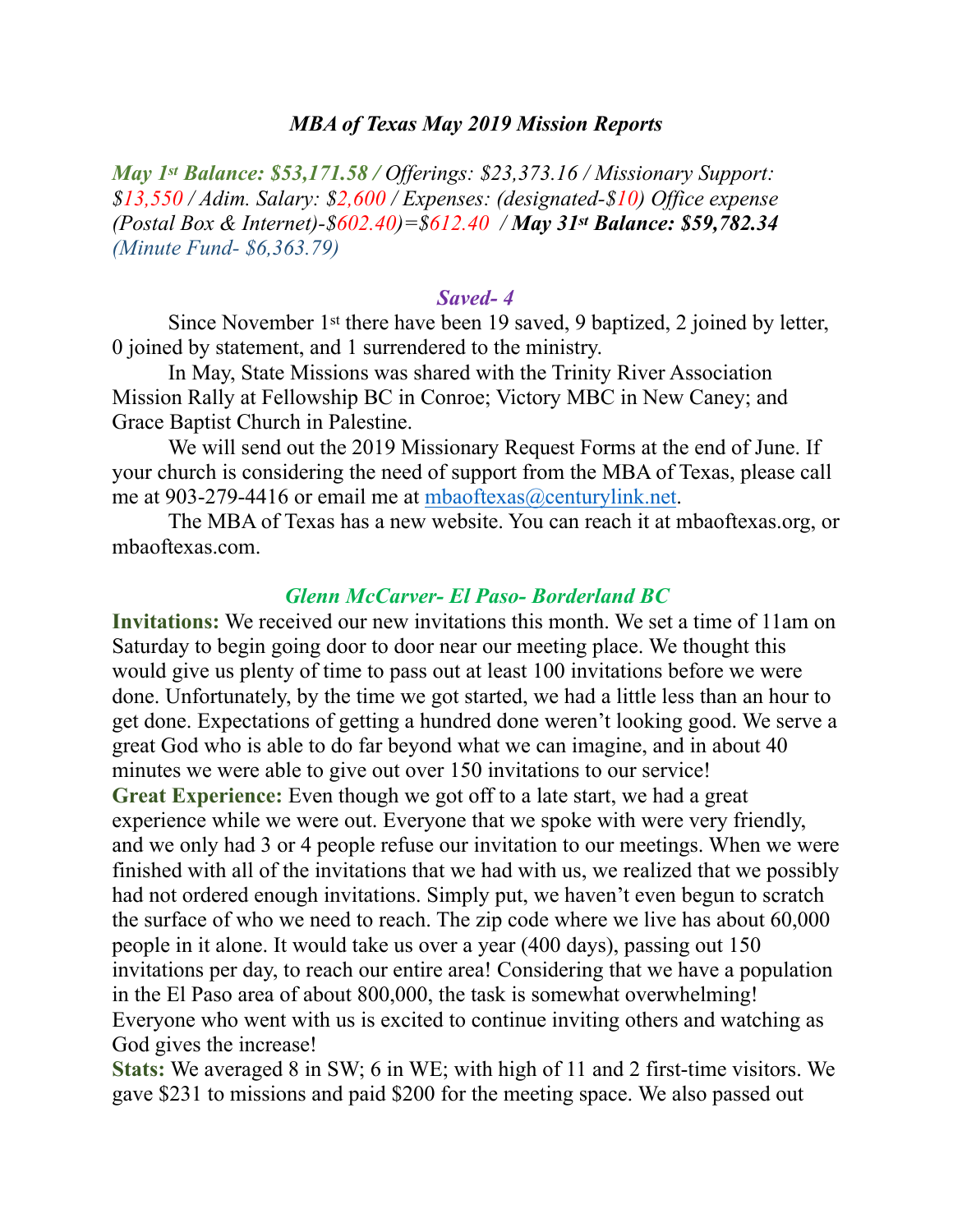### 360 invitations.

**New Opportunities:** Raul has mentioned that he knows several people nearer to where he lives (mostly young adults) that would be interested to come if they were closer. We are beginning to look into the possibility of starting a second service in that area. The idea of this is exciting as this is something we had already begun to talk about! Please pray as God leads us in expanding our ministry here in the Borderland!

### *Victor Rice- San Antonio- Shiloh MBC*

**Thankful:** We are so thankful to the Lord for the baptism we had at the end of April. We also have seen God healing Bro. Joseph, as the CAT and MRI scans both show normal. We are awaiting the EMG testing for nerve damage.

 We are thankful having Bro. Branscum come to share the work in New York and had a great fellowship.

**Record:** We broke our record attendance on Mother's Day morning worship with 30 and the following Sunday morning we had the same amount.

**Stats:** We averaged 12 in SS; 26 in MW; 12 in EW; and 14 in WE. Our offering was \$4,325.25 with \$601.75 given to missions and \$1,200 paid on rent.

 We close the month with Bro. Joseph preaching the morning message and was blessed with the message. God is doing great things through Bro. Joseph.

## *Donald Trussell- Kerrville- Hill Country MBC*

**Attendance:** We had 9 in attendance for a ladies breakfast that I cooked on Mother's Day. On Wednesday nights, we finished up our study in the book of Revelation, which lasted for over a year now. The men also ended a study in the book of Job.

 I was not able to get around to everyone on our prayer list (for the lost) this month, so I ask for your prayers as I try to witness to these people once again. **Stats:** We averaged 9 in SS; 9 in MW; 9 in EW and 4 in outside Bible studies. Our offering was \$775, with \$150 given to missions, and \$300 paid on rent. **Decisions:** I also covet your prayers for Hill Country as we have some important decisions to make concerning the future of this ministry. God bless you for your continued support.

# *Leland Acker- Early- Life Point MBC*

**Praise:** Praise God for an awesome month! We had two professions of faith... one of which was a first time visitor, another was a friend of a member. Both will be baptized in June.

**Outreach:** Our outreach efforts continued this month with a Saturday concert and special Sunday service featuring Heather and Russell Smith of HRS Ministries. We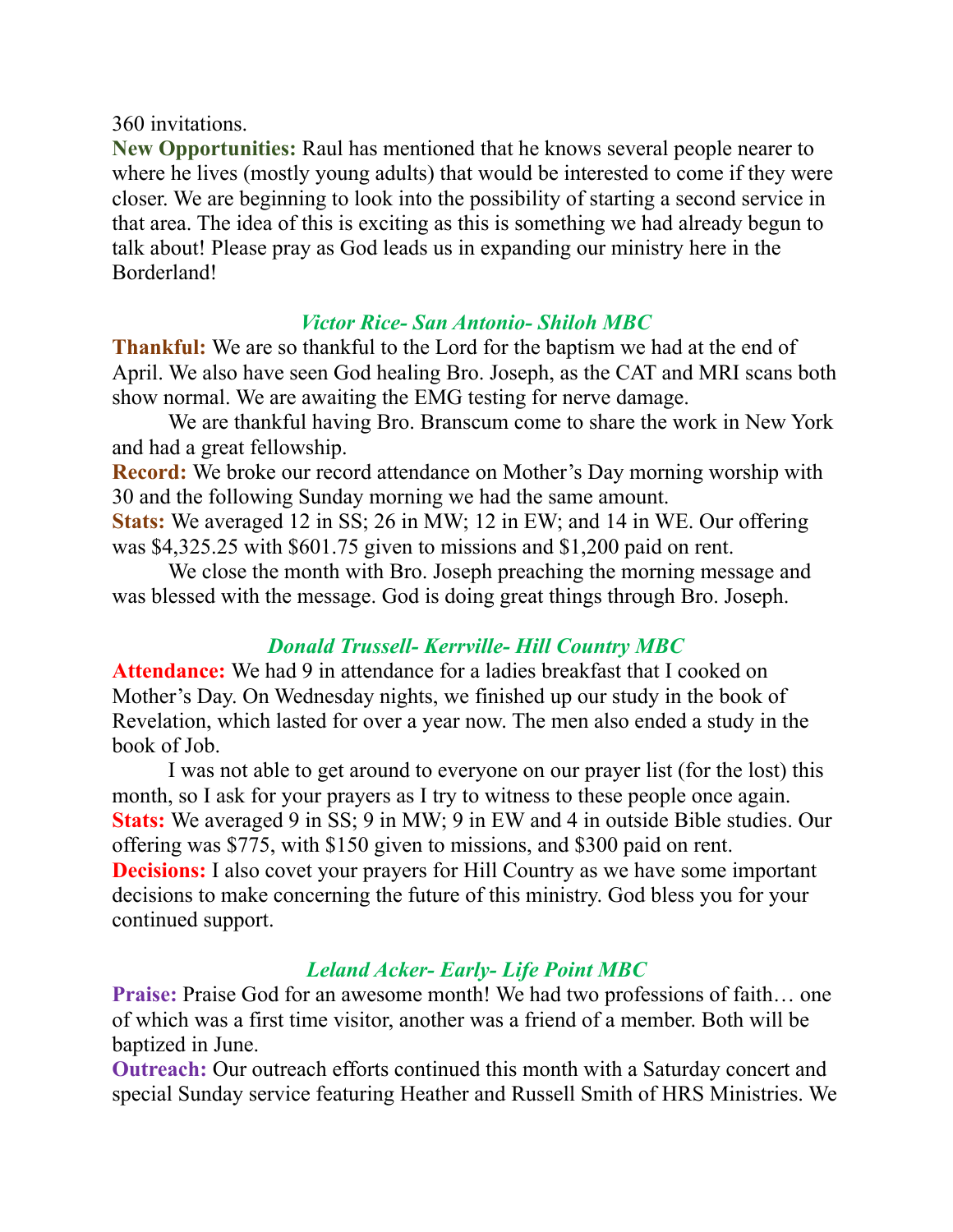had 37 for the concert and 27 for the special service. By the numbers: we had 10 visits; 16 phone calls; 5,675 reached by social media; and 10 first time visitors. **Stats:** Our averages were 23 in SS; 26 in MW; and 13 on WE. We had **2 saved**! Our offering was \$2,630 with \$350 given to missions.

**Thanks:** We had several first time visitors, a sweet Spirit remains among the people, and we continue to look forward to what God will do next. Thank you for your prayers and support.

# *David Smith- Mansfield- Life Line BC*

**Saved:** We are so excited to see this young couple get saved last Sunday: Dominique and Bria. What's really exciting is another couple in our church brought them. Praise God.

**4 Church BBQ:** Our picnic was canceled due to extreme flooding at the park. We are rescheduling for July 27th.

**Food Ministry:** Our food ministry is reaching more and more people. We are receiving an abundance of produce. We now have two helpers working with us: Chelo and Eva. They have been helping bag the food and distribute it. They, along with my wife, go door to door offering bags of food with a church card, tracts, and big smiles showing the love of Jesus. It's a lot of work but a huge blessing. **First Faith Promise/Revival:** A great success! Our mission goal for the year is \$6,150. All for missions. Praise God! Bro. Terry Woodside did a great job preaching for us.

**Stats:** Our averages were 17 in MW; and 5 in small groups. We had **2 saved!** Our offering was \$2,445 with \$300 given to missions, and \$650 paid on rent. **Pray for Rawaa:** Rawaa and her family have become good friends of ours and she has asked for a Bible. Praise God!

**Evangelism Teams?** If you or your church would like to come and spend a weekend with our church helping us to do outreach evangelism we would be delighted to work with you. Please let us know as the summer is already upon us.

 We want to use the summer to advance the growth of our church. We are in need of some help. Thanks so much for praying for us.

## *Steven Haney- Lubbock- MBSF Director- Texas Tech*

**Semester:** This month was the last semester at Texas Tech. We were able to get in one more Monday Bible Study with 4 students at the Student Union Building and our usual Breakfast for Dinner fellowship during finals.

**Full Time:** This was the first month of being on the field full time. Danielle quit her job this past month and I have enjoyed being able to be out and about. We are excited about the future at TTU.

**New Contacts:** Danielle has several girls that started working at her job before she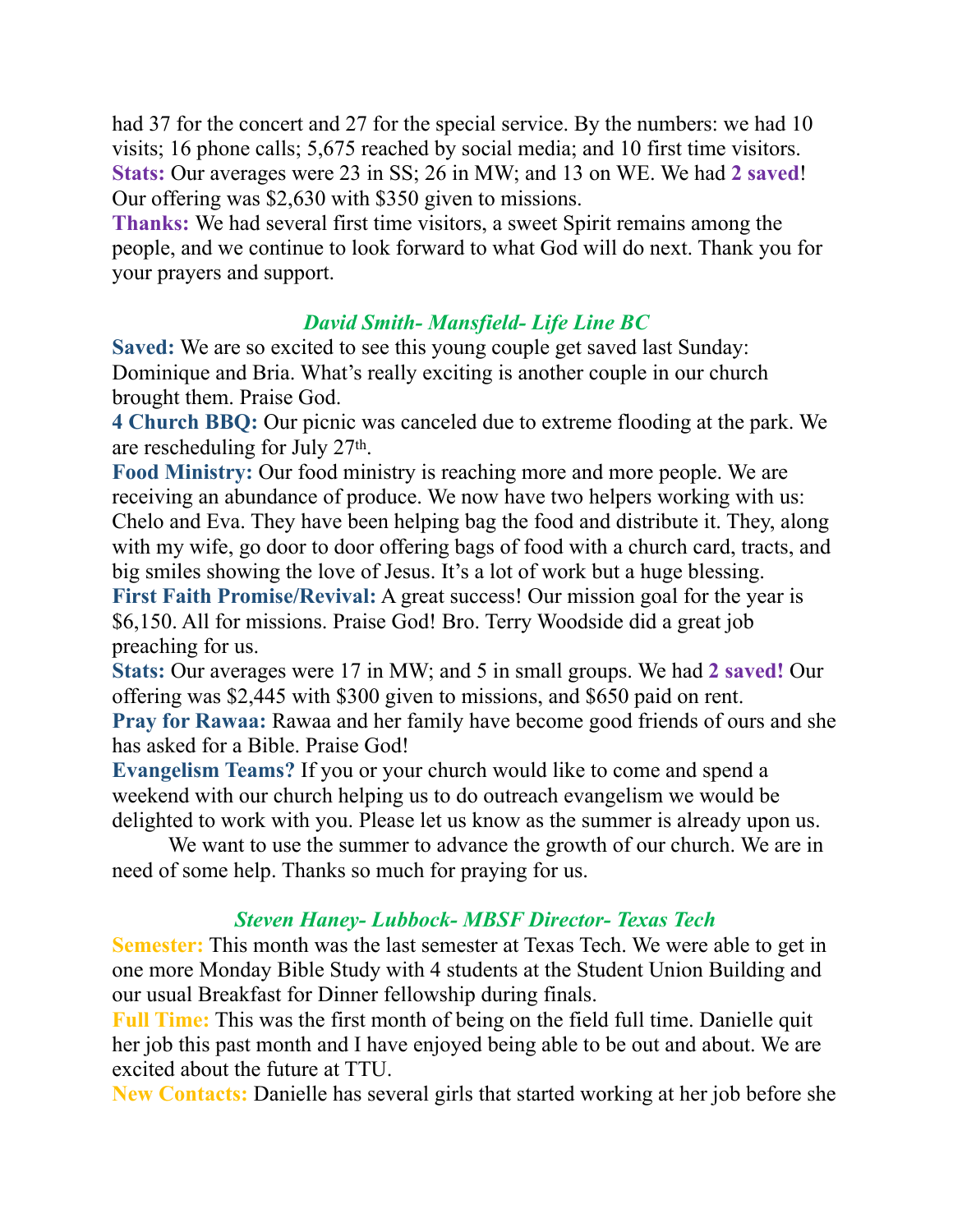quit that are Tech students that she has been inviting and we are praying that they will start coming. A local church member also informed us of their granddaughter and her friends that are going to Tech in the fall that we will be getting in touch with. We will most likely have some summer fellowships with those that are still around Lubbock to try to get those new students involved before the fall semester starts. We are losing a student in August who will be leaving TTU while another student will be graduating in December. We will need to get more students involved quickly to not lose the progress we have made so far. If anyone knows of someone that is going or will be going to Texas Tech this coming year, please send me their contact info so I can let them know about the MBSF and what all we have going on. We can sure use all the contact help we can get!

**Please Pray:** Please pray for us this summer. Besides the fellowships with the students, I will be trying to spend some time on campus and get to know some of the faculty and administration there so I can, not only be more efficient in reaching students, but also that I can have some witnessing opportunities with some of those faculty/administration as well.

**Needed Support:** We are also still asking for more churches to come along beside us in support for reaching the campus of Texas Tech. We have had another church step out in faith in support of us this month and, as always, it is a huge encouragement to me and my family. We would not be able to be here and have the opportunities that we do without the faithful support of God's churches, we cannot thank you enough. We are at \$2,750 of the \$4,500/month that we are seeking  $($3,000$  for salary, \$1,000 for MBSF housing,  $&$  \$500 for misc. expenses.)

 I would be more than willing to come and present the work, or, if you just have some questions, please contact me at  $(903)$  722-1545 or s haneymbsf@outlook.com. Thank you so much for your prayers, thoughts, and support as we strive to revive MBSF's in Texas. May God bless!

### *Daniel Tijerina- Mission- A New Beginning BC*

**Church Growth:** We thank our Lord and Savior for his provisions and grace regarding our Spiritual Growth. Our Sunday School classes have been a blessing to us. They have a direct impact in equipping the Saints to serve others and teach us how to know Christ as their Lord and Personal Savior.

**Praises:** We praise God for the trials and tribulations because it gives us an opportunity to trust Him and praise Him in the storm. Eph. 3:20 & 21. Fellowship: Our youth are planning to go to camp on June 10<sup>th</sup>. They have been active in God's service. They are a huge blessing to the church. The strength of the church rest in the youth. We have had fellowship with Mt. Calvary MBC, Iglesia Bautista Getsemani in Mission, and San Fernando in Mexico, as well as with Iglesia Bautista Misionera Ebenezar of Saltillo, Coahuila.